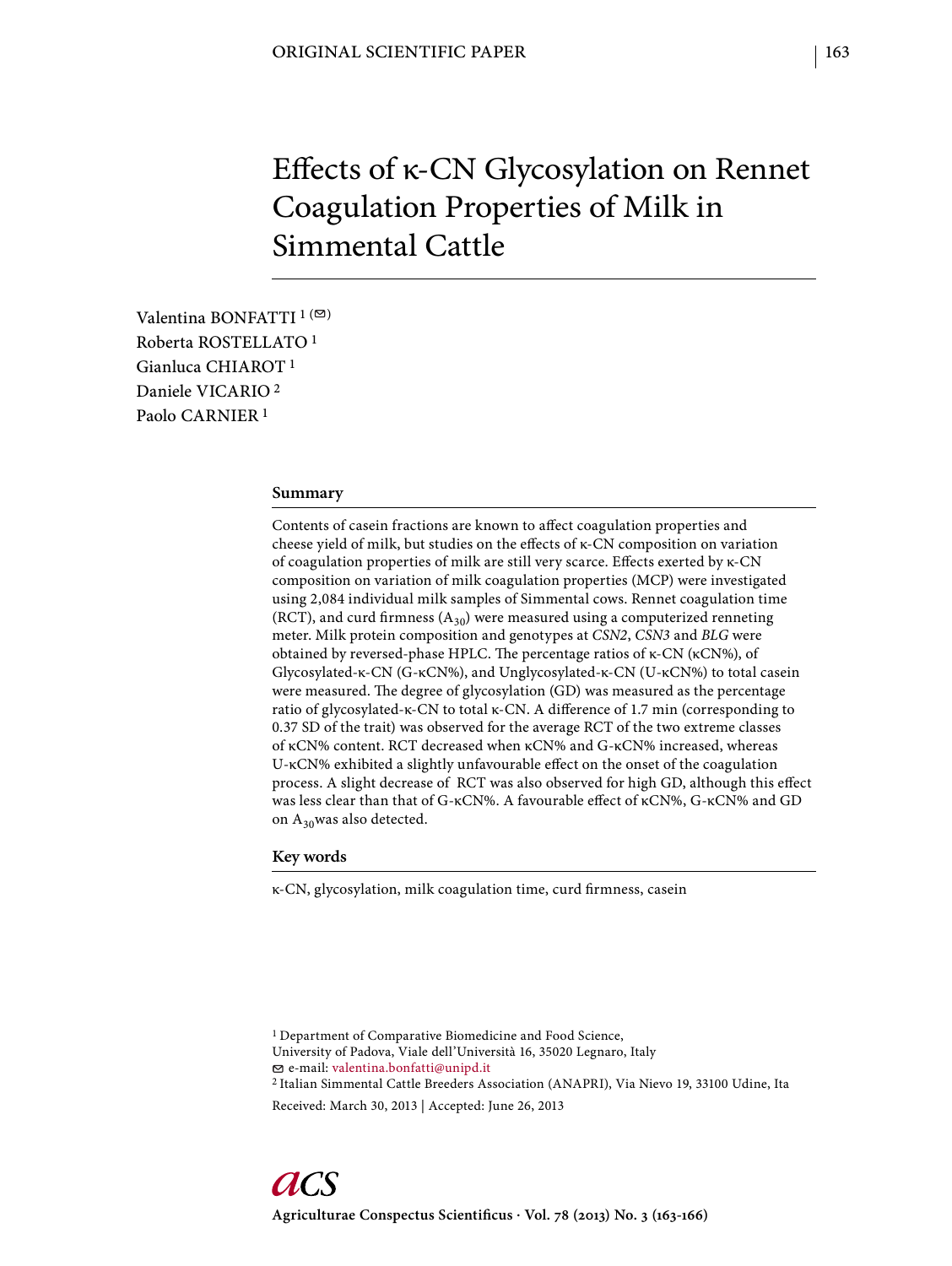## **Aim**

Most research concerning factors affecting technological properties of milk has focused on κ-CN because it is the target of chymosin, because of its stabilizing properties toward casein micelles, and because the associations between *CSN3* B, the content of κ-CN and improved milk coagulation properties have been well established (Caroli et al., 2009). Little is known about the role of κ-CN glycosylation for variation of milk technological properties. Glycosylation is known to affect several functions of κ-CN, such as the stabilizing activity for the other caseins, the effect on the micelle size and hydrophobicity, and susceptibility to chymosin proteolysis. It has been hypothesized that the variation of the glycosylation degree of κ-CN might influence the variation of milk coagulation properties (MCP). The aim of this study was to estimate the effects exerted by the degree of glycosylation of κ-CN on rennet coagulation properties of individual milk samples of Italian Simmental cows.

#### **Material and methods**

The study involved 2,084 individual milk samples of Simmental cows reared in 47 commercial herds. Milk sampling occurred once per animal, concurrently with the monthly milk recording of the dairy herd. Cows were the offspring of 207 sires. Contents of  $\alpha_{S1}$ -CN,  $\alpha_{S2}$ -CN, β-CN, γ-CN, glycosylated-κ-CN (**G-κCN**) and unglycosylated-κ-CN (**U-κCN**), α-LA, and β-LG of individual milk samples were measured by RP-HPLC using the method of Bonfatti et al. (2008). Total CN content (**TCN**, g/L) was computed as the sum of  $α<sub>S1</sub>$ -CN,  $α<sub>S2</sub>$ -CN,  $β$ -CN,  $γ$ -CN, and total κ-CN (i.e., the sum of G-κCN and U-κCN). The percentage ratios of κ-CN to TCN (**κCN%**), G-κCN to TCN (**G-κCN%**), and U-κCN to TCN (**U-κCN%**) were calculated. Glycosylation degree (GD) was defined as the proportion of G-κCN to total κ-CN. Genotypes of cows at *CSN2*, *CSN3*, and *BLG*, were also obtained by RP-HPLC (Bonfatti et al., 2008).

Measures of MCP of individual milk samples were recorded by using the Computerized Renneting Meter (CRM-48, Polo Trade, Monselice, Italy). Within 3 h after sample collection, samples (10 mL) were preheated at 35 °C and an amount of 200 μL of rennet (Hansen standard 160, 80% chymosin, 1:14,900, Pacovis Amrein AG, Bern, Switzerland), diluted to 1.6% (vol/vol) in distilled water, was added to milk. A measure of rennet coagulation time (RCT) and of curd firmness at 30 min after rennet addition  $(A_{30})$  was obtained per each sample. Non-coagulating milk (i.e., milk that did not coagulate within 30 min after rennet addition) was not considered in the statistical analysis. Measurement of milk pH was carried out immediately before MCP analysis.

The effects of κ-CN composition on MCP were estimated through linear mixed models using the MIXED procedure of SAS (Version 9.2, SAS Institute Inc., Cary, NC). The models included: the random effect of herd-test day, the fixed effects of the parity of the cow (first, second, third and fourth or later parities), DIM class (11 classes of 30-d intervals, with the exception of the last class, which included samples collected at DIM 300 or greater), *CSN2* genotype (A1A1, A1A2, A1B, A1I, A2A2, A2B, A2I, BB, BI, II), *CSN3* genotype (AA, AB, BB), *BLG* genotype (AA, AB, BB), the fixed effect of the class of κCN%, G-κCN%, U-κCN% or GD, the linear effect of milk pH, and the random effect of the sire of the cow. As in a preliminary analysis non-linear effects were observed, the content of each protein fraction and GD was considered as a class variable. Variables were classified as follows: class C-- (content  $\langle \overline{x} - SD \rangle$ , class C- ( $\bar{x}$  - SD  $\leq$  content  $\lt \bar{x}$  – 0.5SD), class C0 ( $\bar{x}$  – 0.5SD  $\leq$  content <  $\overline{x}$  + 0.5SD), class C+ ( $\overline{x}$  + 0.5SD ≤ content <  $\overline{x}$  + SD), and class C++ (content  $\geq \overline{x}$  + SD).

## **Results and discussion**

Descriptive statistics for the contents of the major protein fractions, as well as for genotype and allele frequencies, for the data used in this study can be found in Bonfatti et al. (2010). Descriptive statistics for casein and κ-CN composition and MCP are reported in Table 1. U-κCN accounted for approximately 54% of κ-CN, in agreement with Vreeman et al. (1986) and Mollé and Léonil (1995). Both the overall amount of G-κCN in milk and the proportion of G-κCN in κ-CN varied, in agreement with Coolbear et al. (1996). A great variability in the content of *N*-acetylneuraminic acid of κ-CN have been also reported (Robitaille et al. ,1991). However, recent studies (Holland et al., 2004, 2005; Jensen et al., 2012a) suggested a more consistent pattern of κ-CN post-translational modifications than that reported by the above-mentioned studies.

In total, 6.3% of samples were noncoagulating milk. These samples were excluded from the statistical analysis because RCT was unknown. Mean (SD) of RCT and  $A_{30}$  for samples that coagulated was 16.5 (4.6) min and 29.1 (7.5) mm, respectively.

Estimates of the class effect of κCN%, G-κCN%, U-κCN% and GD on RCT and  $A_{30}$  are reported in Table 2. RCT decreased when the content of κCN% in milk increased. A difference of 1.7 min for RCT (corresponding to 0.37 SD of the trait) was observed

| Table 1. Descriptive statistics <sup>1</sup> of protein composition and milk coagulation properties ( $N = 2,084$ ) |                    |       |       |                |       |  |  |
|---------------------------------------------------------------------------------------------------------------------|--------------------|-------|-------|----------------|-------|--|--|
| $T$ rait <sup>2</sup>                                                                                               | Abbreviation       | Mean  | CV    | P <sub>1</sub> | P99   |  |  |
| Proportions on total casein                                                                                         |                    |       |       |                |       |  |  |
| $\kappa$ -CN, %                                                                                                     | кCN%               | 10.43 | 18.48 | 6.14           | 14.92 |  |  |
| Glyco- $\kappa$ -CN, %                                                                                              | $G - \kappa CN\%$  | 4.86  | 27.67 | 2.45           | 8.96  |  |  |
| Unglyco- $\kappa$ -CN, %                                                                                            | $U$ - $\kappa$ CN% | 5.57  | 21.67 | 2.84           | 8.27  |  |  |
| Glycosylation degree, %                                                                                             | GD                 | 46.37 | 17.01 | 30.45          | 69.55 |  |  |
| Rennet coagulation time, min                                                                                        | RCT                | 16.54 | 27.77 | 7.60           | 28.07 |  |  |
| Curd firmness, mm                                                                                                   | A <sub>30</sub>    | 29.07 | 25.77 | 9.00           | 42.00 |  |  |

<sup>1</sup>P1 = 1<sup>st</sup> percentile; P99 = 99<sup>th</sup> percentile; <sup>2</sup>Total casein was computed as the sum of α<sub>S1</sub>-CN, α<sub>S2</sub>-CN, β-CN, γ-CN and κ-CN; κ-CN was computed as the sum of Glyco-κ-CN and Unglyco-κ-CN; Glycosylation degree was computed as: Glyco-κ-CN/κ-CN\*100.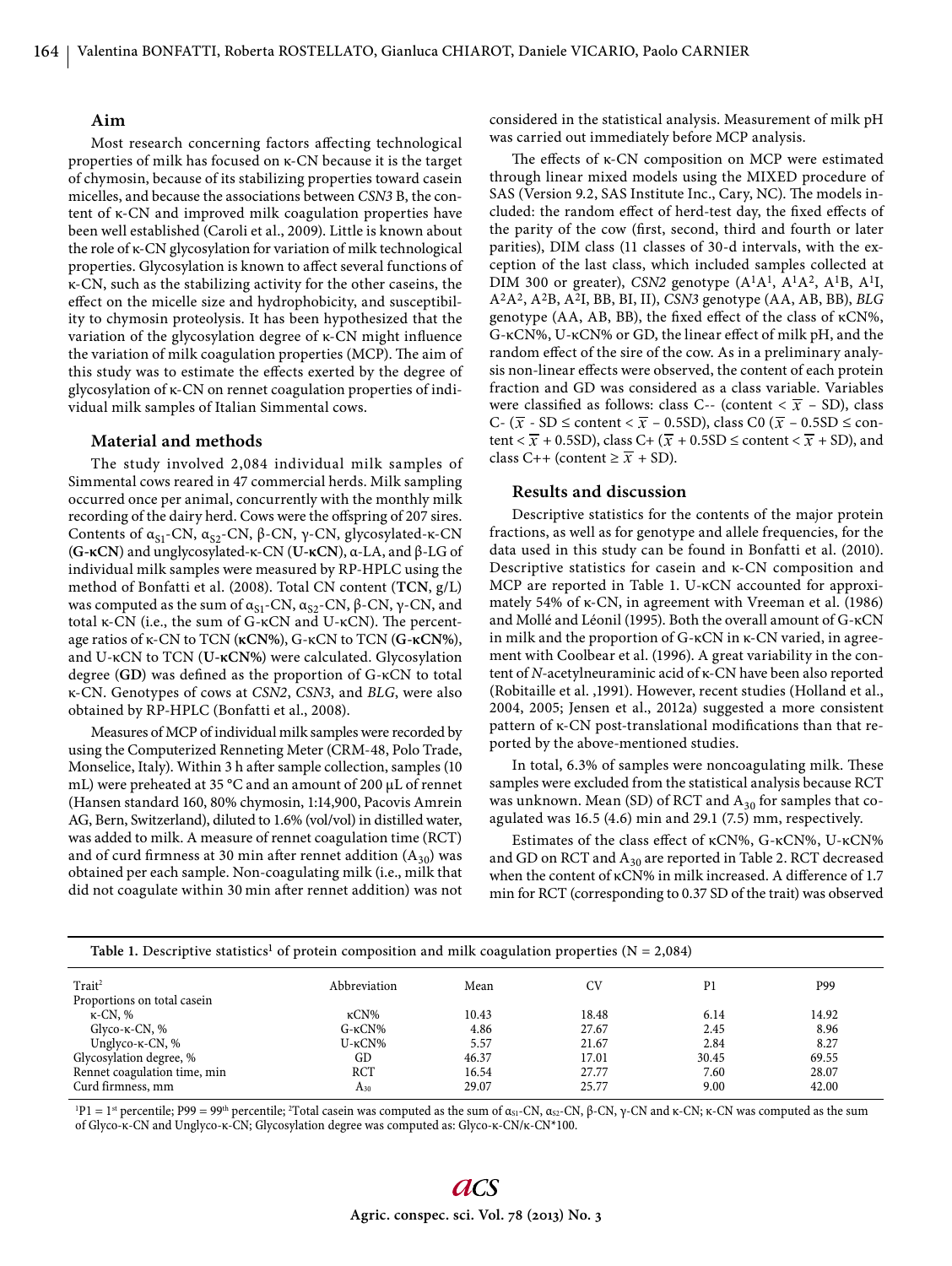| Trait      | Effect <sup>2</sup> |                               |                                |                  |                                |                               |
|------------|---------------------|-------------------------------|--------------------------------|------------------|--------------------------------|-------------------------------|
|            |                     | C--                           | $C-$                           | C <sub>0</sub>   | $C+$                           | $C++$                         |
| <b>RCT</b> |                     |                               |                                |                  |                                |                               |
|            | $\kappa$ CN%        | $0.99 \pm 0.30^{\circ}$       | $0.32 \pm 0.26^b$              | 0 <sup>b</sup>   | $-0.26 \pm 0.23^b$             | $-0.71 \pm 0.35$ <sup>c</sup> |
|            | $G-KCN\%$           | $1.00 \pm 0.26^{\circ}$       | $0.44 \pm 0.22^b$              | 0 <sup>c</sup>   | $-0.37 \pm 0.24^{\circ}$       | $-1.04 \pm 0.25^{\text{d}}$   |
|            | $U$ - $\kappa$ CN%  | $-0.66 \pm 0.25^{\circ}$      | $-0.37 \pm 0.23$ <sup>ab</sup> | 0 <sub>pc</sub>  | $0.34 \pm 0.23^{\circ}$        | $0.50 \pm 0.26$ <sup>d</sup>  |
|            | GD                  | $0.06 \pm 0.24$ <sup>a</sup>  | $0.25 \pm 0.20^{\circ}$        | $0^a$            | $-0.70 \pm 0.23^b$             | $-1.23 \pm 0.23^{\circ}$      |
| $A_{30}$   |                     |                               |                                |                  |                                |                               |
|            | $\kappa$ CN%        | $-2.61 \pm 0.55^{\circ}$      | $-0.76 \pm 0.47^{\rm b}$       | 0 <sub>p</sub>   | $0.16 \pm 0.41^b$              | $0.43 \pm 0.62^b$             |
|            | $G-KCN\%$           | $-1.29 \pm 0.47$ <sup>a</sup> | $-0.85 \pm 0.40^{\circ}$       | 0 <sub>pc</sub>  | $-0.40 \pm 0.43$ <sup>ab</sup> | $0.56 \pm 0.46^{\circ}$       |
|            | $U$ - $\kappa$ CN%  | $-0.60 \pm 0.45$              | $-0.11 \pm 0.41$               |                  | $-0.44 \pm 0.41$               | $-0.32 \pm 0.47$              |
|            | GD                  | $0.31 \pm 0.44^{\circ}$       | $0.22 \pm 0.36^{\circ}$        | $0^{\mathrm{a}}$ | $0.71 \pm 0.43^{\text{ab}}$    | $0.94 \pm 0.42^b$             |

Table 2. Least square estimate (± SE) for the class effect of total κ-CN, κ-CN fractions, and glycosylation degree of κ-CN, compared to the intermediate class (C0), on rennet coagulation time (RCT) and curd firmness ( $A_{30}$ )

<sup>1</sup>kCN%, G-kCN%, U-kCN%, and GD (y) were classified as follows: class C-- (y <  $\overline{X}$  – SD), class C- ( $\overline{X}$  - SD  $\le$  y <  $\overline{X}$  – 0.5SD), class C0: ( $\overline{X}$  – 0.5SD  $\le$  y <  $\frac{\partial X}{\partial x}$  + 0.5SD), class C+: ( $\overline{x}$  + 0.5SD  $\leq y < \overline{x}$  + SD), and class C++ ( $y \geq \overline{x}$  + SD); 2 k-CN% was the k-CN to total CN ratio, G-KCN% was the Glycosylated-<br> $\overline{x}$  + 0.5SD), class C+: ( $\overline{x}$  + 0.5SD  $\le$ κ-CN to total CN ratio, U-κCN% was the Unglycosylated-κ-CN to total CN ratio, GD was computed as G-κCN/κ-CN\*100; estimates with different superscripts differ at  $P < 0.05$ .

between the two extreme classes of κCN% content. A shorter RCT was measured for increasing G-κCN%, whereas U-κCN% exhibited a slightly unfavourable effect on the time required for the onset of coagulation. Based on these results, it is possible to state that the favourable effect of  $\kappa$ -CN on RCT has to be entirely ascribed to the glycosylated fraction. A slight decrease of RCT was also observed at high GD of κ-CN, although this effect was less marked than that of G-κCN%. It is possible to hypothesize that the time required for the onset of coagulation is affected by both the overall amount of G-κCN in milk and the extent of κ-CN glycosylation.

The effects exerted by the content of protein fractions and the extent of glycosylation on  $A_{30}$  were less pronounced, albeit still significant. As for RCT, a favourable effect of κCN%, G-κCN% and GD was observed.

A favourable effect of G-κCN on MCP has been observed by Jensen et al. (2012b), but it was in contrast with results obtained by Jensen et al. (2012a). According to the latter study, no significant variability in κ-CN post-translational modifications across samples having good or poor coagulation was observed. However, in that study no measure of total κ-CN glycosylation was available and only measures of the content of the major glycosylated κ-CN isoforms, with up to 3 glycans attached and accounting for no more than 34 to 36% of total κ-CN, were obtained.

Chromosomal regions underlying non-coagulating milk in Finnish Ayrshire include 2 potential candidate genes, a serine/ threonine kinase on chromosome 2 and a sialyl transferase, which catalyses the last step of glycosylation of κ-CN, on chromosome 18 (Tyriseva et al., 2008). This finding supports the role, detected in this study, of post-translational modifications of the caseins as one of the possible underlying causes for poor milk coagulation.

## **Conclusions**

This study indicates that variation of specific κ-CN fractions affects rennet coagulation time of milk and that the favourable effect exerted by the content of κ-CN on milk coagulation properties has to be ascribed to the glycosylated fraction of κ-CN. Although the role of κ-CN composition in variation of cheese yield needs further investigations, modification of the relative content of specific  $\kappa$ -CN fractions can relevantly influence the behaviour of milk during the coagulation process.

#### **References**

- Bonfatti, V., Grigoletto L., Cecchinato A., Gallo L., Carnier P. (2008). Validation of a new reversed-phase high-performance liquid chromatography method for separation and quantification of bovine milk protein genetic variants. J Chromatogr A 1195: 101- 106
- Bonfatti V., Di Martino G., Cecchinato A., Degano L., Carnier P. (2010). Effects of *CSN2-CSN3* haplotypes, *BLG* genotypes and detailed protein composition on coagulation properties of individual milk of Simmental cows. J Dairy Sci 93: 3809- 3817.
- Coolbear K. P., Elgar D. F., Ayers J. S. (1996). Profiling of genetic variants of bovine κ-casein macropeptide by electrophoretic and chromatographic techniques. Int Dairy J 6: 1055- 1068.
- Di Stasio L., Mariani P. (2000). The role of protein polymorphism in the genetic improvement of milk production. Zoot Nutr Anim 26: 69- 90
- Holland J. W., Deeth H. C., and Alewood P. F. (2004). Proteomic analysis of κ-casein micro-heterogeneity. Proteomics 4: 743- 752
- Holland J. W., Deeth H. C., Alewood P. F. (2005). Analysis of O-glycosylation site occupancy in bovine κ-casein glycoforms separated by two-dimensional gel electrophoresis. Proteomics 5: 990- 1002
- Jensen H. B., Holland J. W., Poulsen N. A., Larsen L. B. (2012a). Milk protein genetic variants and isoforms identified in bovine milk representing extremes in coagulating properties. J Dairy Sci 95: 2891- 2903
- Jensen H. B., Poulsen N. A., Andersen K. K., Hammershøj M., Poulsen H. D., Larsen L. B. (2012b). Distinct composition of bovine milk from Jersey and Holstein-Friesian cows with good, poor, or noncoagulation properties as reflected in protein genetic variants and isoforms. J Dairy Sci 95: 6905- 6917
- Mollé D., Léonil J. (1995). Heterogeneity of the bovine κ-casein caseinomacro-peptide, resolved by liquid chromatography on-line with electrospray ionization mass spectrometry. J Chromatogr A 708: 223- 230
- Robitaille G., Ng-Kwai-Hang K. F., Monardes H. G. (1991a). Variation in the N-acetyl neuraminic acid content of bovine κ-casein. J Dairy Res 58: 107- 114.